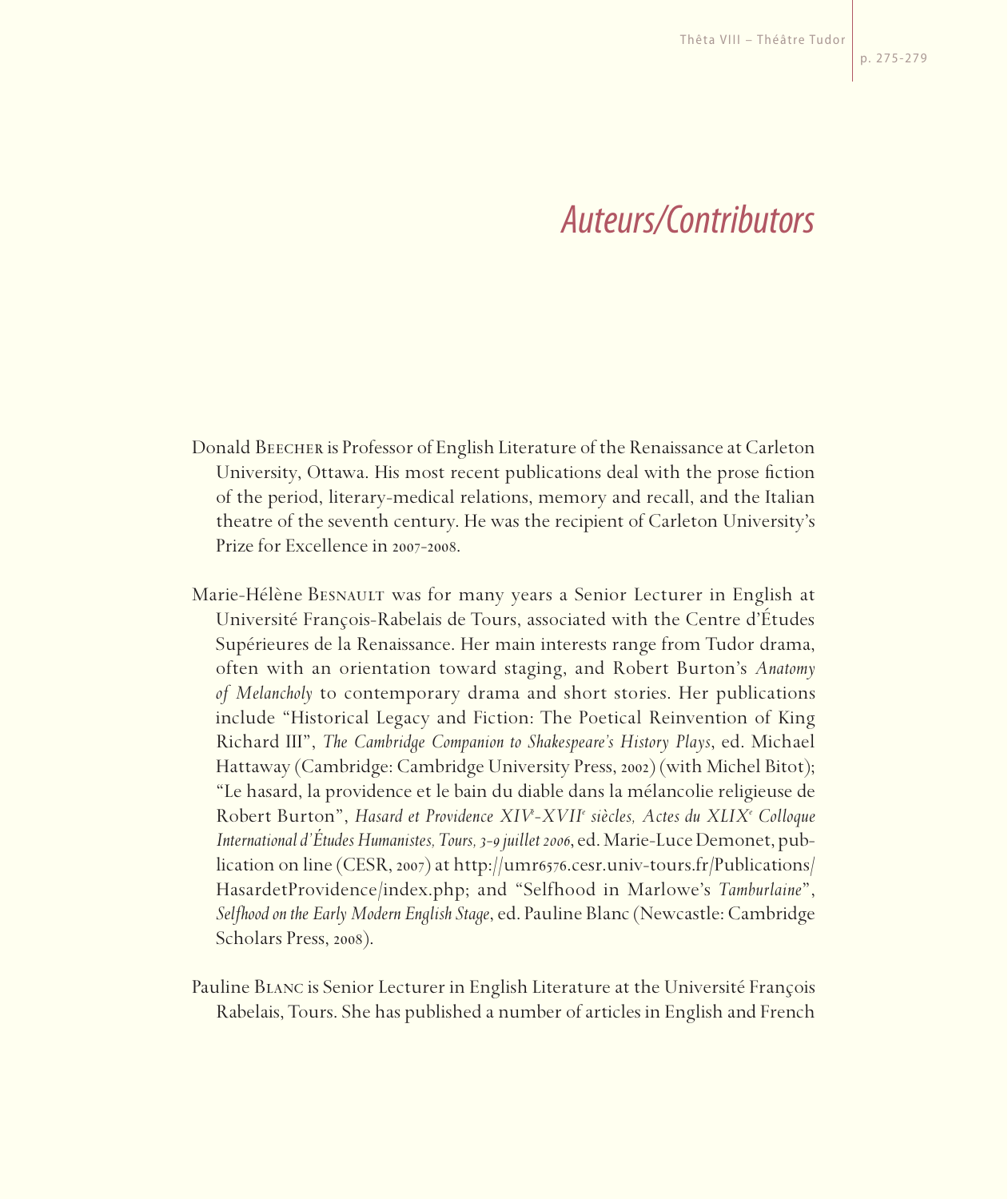on Tudor and Jacobean drama, as well as a monograph on the development of English tragicomedy from the "Vice drama" of the mid-fifteenth century to Shakespeare's late plays: *L'univers tragi-comique du théâtre shakespearien et ses précédents sur la scène Tudor* (Lyons: Publications de l'Université Jean Moulin-Lyon 3, 2007). She is the editor of *Selfhood on the Early Modern English Stage* (Newcastle: Cambridge Scholars Press, 2008).

- Jean-Paul Débax is Professor Emeritus of English Language and Literature at Université de Toulouse II (Le Mirail). He is a specialist of medieval and early Renaissance drama. His main work (unpublished), entitled "Théâtre du Vice", is a study of a body of Interludes which constitute the most popular dramatic form of the period before the Shakespearean era. He has edited volumes of essays on *Macbeth*, *Coriolanus* and *As You Like It*. His recent publications include articles on *As You Like It*, "Translating Medieval Drama", "The Vice in the English Interludes", "The Meanings of Laughter in the Interludes", and Henry Medwall. He is currently working on translations of early English interludes into French.
- Bob GODFREY is a Visiting Fellow at the University of Northampton. His research is in aspects of theatre and performance of the late medieval and early modern periods. In addition to his writing he continues to be engaged in performance. In 2001 he devised a one-man show, *An Interlude of Folly*, derived from Erasmus's monologue *The Praise of Folly*. He is at present working on a parallel piece based upon Thomas More's *Utopia* that he aims to have ready for 2009.
- Peter Happé retired as Principal of Barton Peveril Sixth Form College and is now a Visiting Fellow in the English Department of the University of Southampton. His latest publications have included *The Towneley Cycle: Unity and Diversity*, and the co-editing of *Interludes in Early Modern Society*. He is currently editing a collection of essays on *Les Mystères*, and of the texts of two interludes for the Malone Society. He is also working on a study of Ben Jonson's Caroline plays.
- Michael HATTAWAY is Professor of English at New York University in London and Emeritus Professor of English Literature, University of Sheffield. He is author of *Elizabethan Popular Theatre* (1982), *Hamlet: The Critics Debate* (1987), and *Renaissance and Reformations: An Introduction to Early Modern English Literature* (2005); editor of *As*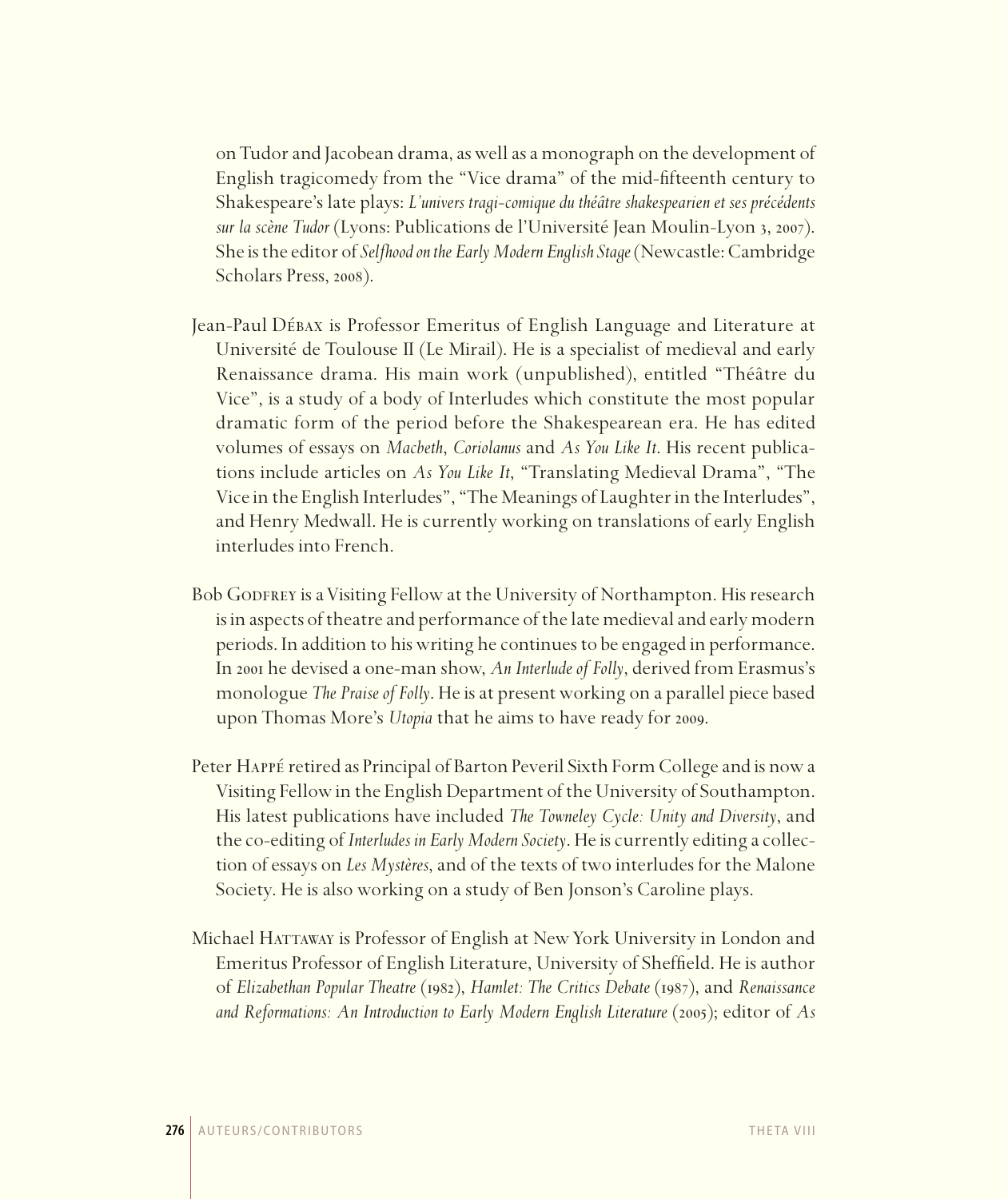*You Like It* and *1-3 Henry VI* (New Cambridge Shakespeare), of plays by Jonson and Beaumont, of *A Companion to English Renaissance Literature and Culture* (2000), and of *The Cambridge Companion to Shakespeare's History Plays* (2002); and co-editor of *The Cambridge Companion to English Renaissance Drama* (1990 and 2003) and *Shakespeare in the New Europe* (1994). He also recently completed a short book on *Richard II*.

- Richard Hillman is Professor at Université François-Rabelais de Tours (English and Centre d'Études Supérieures de la Renaissance-CNRS), with a particular interest in early modern theatre. He has published numerous articles and several monographs, most recently *Self-Speaking in Medieval and Early Modern English Drama: Subjectivity, Discourse and the Stage* (Macmillan, 1997) and *Shakespeare, Marlowe and the Politics of France* (Palgrave-Macmillan, 2002). He continues to explore English theatre's French connections, and in support of this project has translated four French political tragedies, with introductions and notes: *The Tragic History of La Pucelle of Domrémy, Otherwise Known as The Maid of Orléans*, by Fronton Du Duc, Carleton Renaissance Plays in Translation 39 (Dovehouse, 2005); *The Tragedy of the Late Admiral Coligny*, by François de Chantelouve, with *The Guisiade*, by Pierre Matthieu, CRPT 40 (Dovehouse, 2005); and *Coriolan*, by Alexandre Hardy (forthcoming).
- André Lascombes, formerly Professor of English Literature in the Department of English and the Centre d'Études Supérieures de la Renaissance, Université François Rabelais, Tours, initiated the Tudor Round Tables, whose proceedings were originally published in the Theta collection by Peter Lang. After completing a Thèse d'État directed by Paul Bacquet in 1979 at the University of Paris III (Sorbonne Nouvelle) on the place of vernacular culture in the English theatre of the late Middle Ages, he became progressively interested in the functional techniques of the early Renaissance theatre (c.1460-1550). His publications include "Formes théâtrales du trope de syllepse", *Rhétoriques du texte et du spectacle*, Actes du Congrès de la Société Française Shakespeare 1991, ed. M.-T. Jones-Davies (Paris: Les Belles Lettres, 1992), 21-38; "Time and Place in Tudor Theater: Two Remarkable Achievements – *Fulgens and Lucres* and *Gorboduc*", "*What Would France With Us": French Essays on Shakespeare and His Contemporaries*, ed. J.-M. Maguin and M.Willems (Newark: University of Delaware Press, 1995), 66-80; and "The Spectacular in Shakespeare's *Coriolanus*: Notes and Suggestions", *Coriolan de William Shakespeare: Langages, Interprétations, Politique(s)*, Actes du Colloque inter-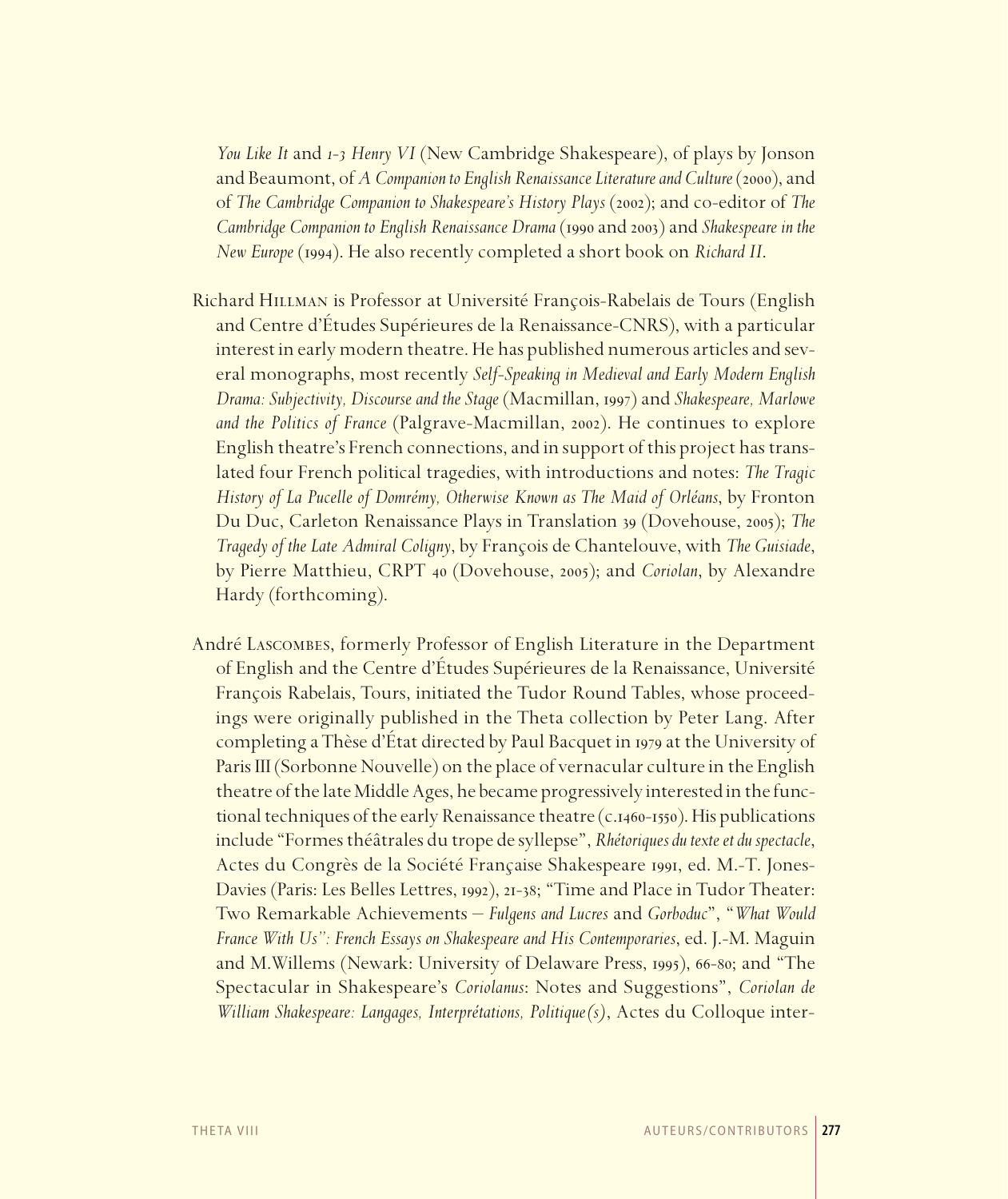national organisé à l'Université François Rabelais les 3-4 novembre 2006 sous les auspices de la Société Française Shakespeare, ed. Richard Hillman (Tours: Presses Universitaires François Rabelais, 2007), 231-43.

- Catherine Lisak is Professor of British Literature at Université Michel de Montaigne (Bordeaux III). Her thesis was concerned with treason in the historical plays of Shakespeare. She has written numerous articles on Shakespeare's works and the Elizabethan and Jacobean periods. She is editor of *Richard II* for The Internet Shakespeare Editions.
- John J. McGavin is Professor of Medieval Literature and Culture in the University of Southampton, where he teaches medieval English and Scottish texts, and is a member of the Centre for Medieval and Renaissance Culture. He is the author of *Chaucer and Dissimilarity* (2000), *Theatricality and Narrative in Medieval and Early Modern Scotland* (2007), and is currently editing the *Records of Early Drama Scotland: South-East Scotland* with Dr Eila Williamson.
- Roberta Mullini, is Professor of English Literature at the University of Turin ("Carlo Bo"). She has published widely on early and Renaissance English drama and theatre. She is also interested in theoretical issues connected with theatrical reception. She has written volumes on Shakespeare's fools (1983 and 1997), on the material culture of the theatre (1992), on early modern plays (1992), and on John Heywood (1997). In 1995 she was 'Professeur invité" at the Université François Rabelais in Tours. She has also directed students' performances of English interludes. She is now working on marginal "spectacles", such as those of quacks and charlatans in Renaissance England.
- Norah Yvonne Phoenix is Senior Lecturer in the English Department at Université François Rabelais, Tours. Her field of research is the Tudor dramatic corpus, and she has a particular interest in methods of staging and in audience reception.
- Armelle Sabatier, Agrégée de l'Université, is currently a lecturer at the University of Paris II (Assas) and a member of the CREA laboratory (University of Paris X). She completed a doctorate devoted to "Death and Resurrection in Elizabethan and Jacobean Drama" at the University of Paris X. She has published several articles focussing on early Renaissance poetry and drama.